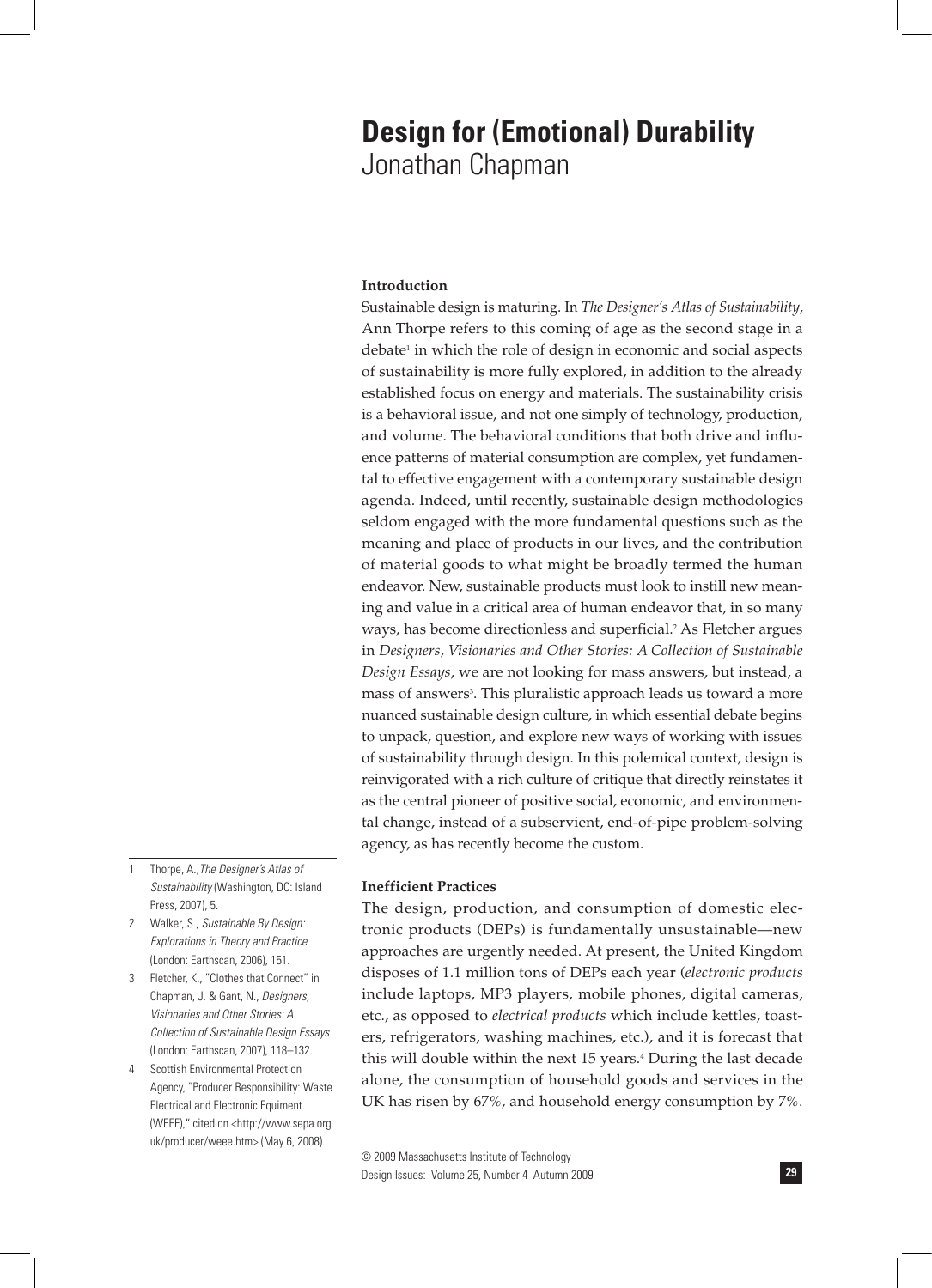- 5 Stern, N., *The Stern Review on the Economics of Climate Change*, New Economics Foundation, London (October 30, 2006).
- 6 United Nations Environment Programme, 2007.
- 7 Hawken, P., Lovins, A., and Hunter Lovins, L., *Natural Capitalism: Creating the Next Industrial Revolution* (New York: Little, Brown and Company, 1999), 2.
- 8 Stahel, W. R., The Product Life Factor, *The Product Life Institute, Geneva*, 1982, accessed at: <http://www.product-life. org/en/archive/publications> (August 10, 2008).
- 9 London, B., Ending the Depression Through Planned Obsolescence, Pamphlet, US, 1932.
- 10 Packard, V., *The Waste Makers* (Middlesex: Penguin, 1963).
- 11 Calkins, E. E., "What Consumer Engineering Really Is," (1932) in *Consumer Engineering: A New Technique for Prosperity*, Roy Sheldon and Egmont Arens (New York: Harper & Brothers),  $1 - 14.$
- 12 Cooper, T., "Durable Consumption: Reflections on Product Life Cycles and the Throwaway Society," in Hertwich, E., (ed.), *Life-cycle Approaches to Sustainable Consumption* (Workshop Proceedings), Austria (November 2002), 15–27.

Not only is consumption growing in magnitude, but the throughput of manufactured goods is also developing at a rapid pace.

The urgency of this situation is described in *The Stern Review on the Economics of Climate Change*, which states that if no action is taken to reduce emissions, the concentration of greenhouse gases in the atmosphere could reach double its pre-industrial level as early as 2035, virtually committing us to a global average temperature rise of over 2°C. According to Stern, there would be more than a 50% chance that the temperature rise would exceed 5°C in the longer term. This rise would be very dangerous indeed; it is equivalent to the change in average temperatures from the last ice age to today. Such a radical change in the physical geography of the world must lead to major changes in human geography—where people live and how they live their lives<sup>5</sup>. In 2007, the environmental audit for the United Nations, involving 1,400 scientists, concluded that the speed at which mankind has used resources over the past 20 years has put humanity's very survival at risk.<sup>6</sup>

The human race was fortunate enough to inherit a 3.8 billionyear-old reserve of natural capital, but at present rates of consumption it is predicted as unlikely that there will be much of it left by the end of this century. Since the mid-eighteenth century, more of nature has been destroyed than in all prior history. In the past 50 years alone, the human race has stripped the world of one-fourth of its topsoil and a third of its forest cover. In total, one-third of all the planet's resources have been consumed within the past four decades.7 Conventionally, industrial activity involves a linear production-consumption system, with built-in environmental deterioration at both ends.8 In the past 45 years, sustainable design activities have made this waste and inefficiency marginally less wasteful and inefficient.

## **Product Life, Product Death**

Commercial interest in the lifespans of manufactured objects can be traced back to London's introduction of the term *planned obsolescence*, *9* made popular by Packard in his book *The Waste Makers*. 10 Though informed by the work of both London (1932) and Calkins,<sup>11</sup> Packard's dualistic theories of *functional obsolescence* and *psychological obsolescence* assert that the deliberate shortening of product lifespans was unethical, both in its profit-focused manipulating of consumer spending, and its devastating ecological impact through the nurturing of wasteful purchasing behaviors. Today, interest in the lifespans of manufactured objects has become a crucial component of contemporary design discourse.12 Yet, while the historical discourse is familiar, a tangible and accessible vocabulary is lacking in this context. This lack has contributed to a current state of inertia in both academic and industrial domains, where an absence of language with which to address salient issues of emotional durability and design has inhibited progress.

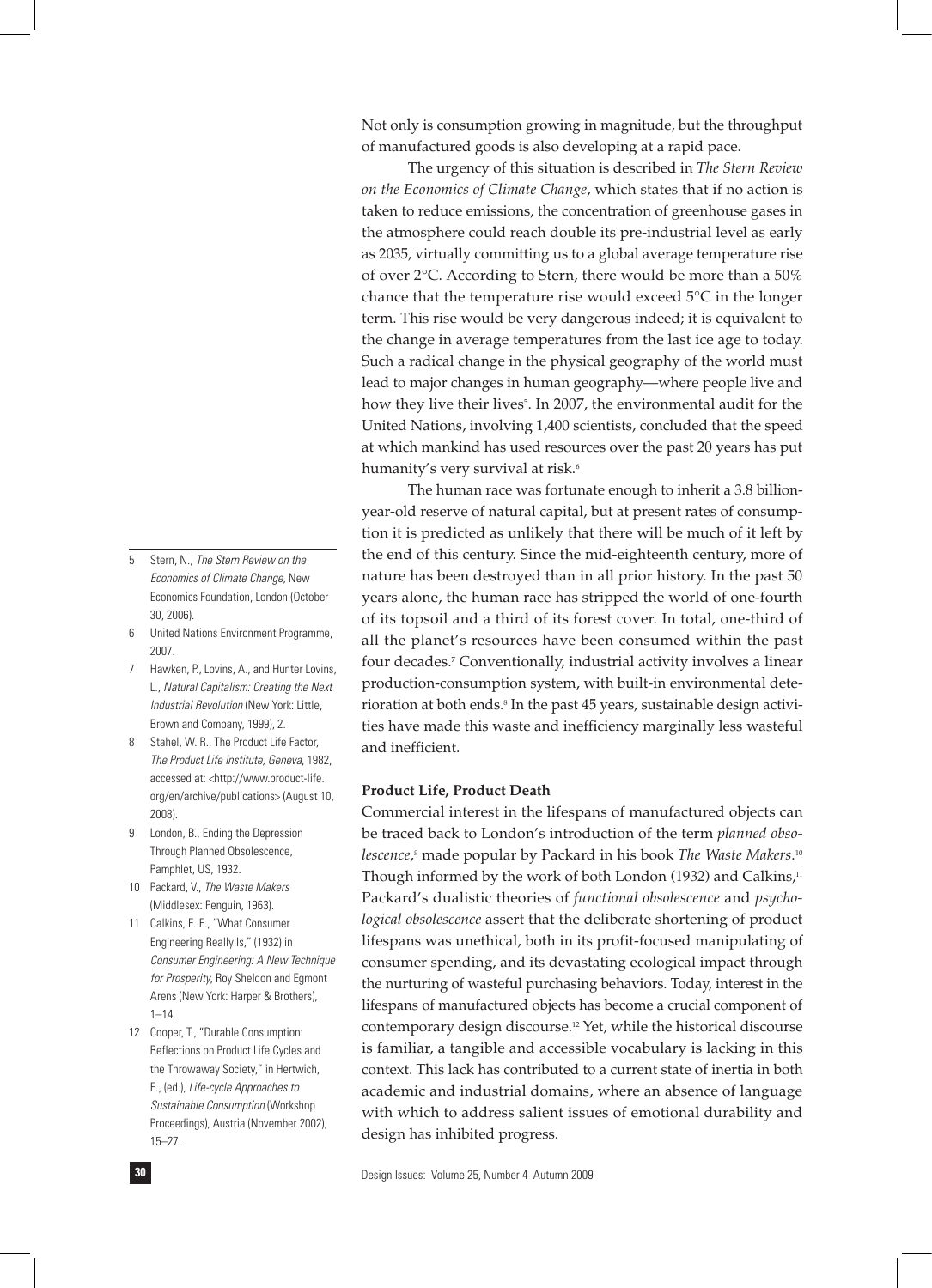As Slade explains in his work, *Made to Break: Technology and Obsolescence in America*, disposability was a necessary condition for America's rejection of tradition and our acceptance of change and impermanence. Yet, Slade argues, by choosing to support evershorter product lives, we may well be shortening the future of our way of life as well, with perilous implications for the near future.13 The deliberate curtailment of a product's lifespan has become commonplace today, driven by, for example, a need for cost reductions in order to meet price points, the convenience of disposability, and the appeal of fashion.<sup>14</sup>

As everyday life grows increasingly electronically mediated, it becomes both timely and of growing importance to examine the nature of engagement that we currently encounter with the plethora of DEPs that surround us. Today, empathy is encountered not so much with each other but through fleeting embraces with manufactured—and ever more technologically advanced—artifacts. These *simulations15* move away from a sustainable culture of human-tohuman engagement, toward a faster culture of human-to-product engagements; contributing to the wasteful and unsatisfactory character of material experience and the lives we construct around it. This shift, away from immateriality and anonymous experience, towards reflexive encounters, is seemingly only the crest of a larger cultural wave that is rapidly imparting greater understanding into the way we perceive, condition, and create the world in which we live. Indeed, the computational and communicative devices that now assist almost every transaction in our daily lives are designed as dull and servile boxes that respond to our commands in a state of neutrality. Stress and technophobia are the result.<sup>16</sup>

#### **Drivers for Change**

The search for solutions to these issues are driven primarily by two things: legislative demands brought about by the European Union's Waste Electrical and Electronic Equipment (WEEE) Directive, and the awakening ecological consciousness of consumers and designers who have a growing awareness of our impact upon the biosphere. A significant economic burden will soon accompany this short-term, inefficient model of production and consumption, resulting from legislative breach of the WEEE Directive. This directive addresses concerns about the quantity and hazardous content of electrical and electronic waste going into landfills or being incinerated. It will make it necessary to design products with end-of-life criteria in mind. The WEEE Directive is a significant piece of environmental legislation that requires producers of electronic products to take responsibility for the whole life of their products and to meet given targets for the often prohibitively costly take-back and recycling of all products at end-of-life, at which point it could be argued that the longer life option presents a potentially more economically viable commercial model for industry. Furthermore, the WEEE Directive covers all elec-

- 13 Slade, G., *Made to Break: Technology and Obsolescence in America*, (Cambridge, MA: Harvard University Press), 2007.
- 14 Christer, K., and Cooper, T., "Marketing Durability: A Preliminary Review of the Market Potential for Life Span Labels," *Academy of Marketing Conference*, Cheltenham (July 2004).
- 15 Baudrillard, J., *Symbolic Exchange and Death* (London: Sage Publications, 1993).
- 16 de Groot, C. H., "Experiencing the Phenomenological Object," in *Closing the Gap Between Subject and Object* (London: Design Transformation Group, 1997), 20–21.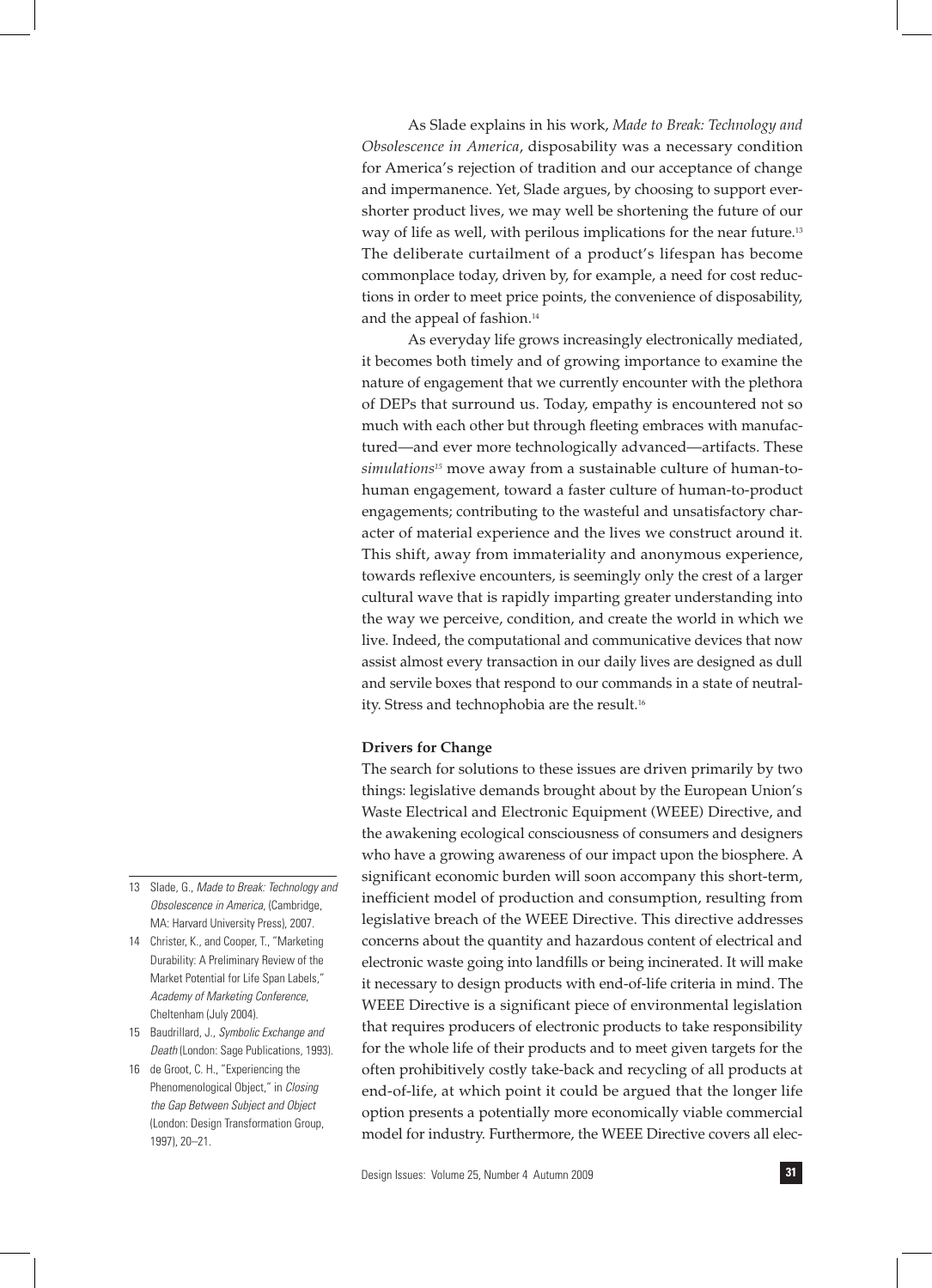trical and electronic equipment with voltages up to 1,000 AC and 1,500 DC and will affect virtually all producers and manufacturers of electrical and electronic equipment, regardless of company size.

In addition to the legislative demands brought about by the WEEE Directive, an increasingly ethically aware marketplace is also encouraging many producers to review their practices. In the UK, consumers are shopping with a conscience, and determined to buy brands, products, and services that are sustainable, organic, or produced under Fair Trade agreements. According to Raymond and Franklin, 38 percent of male shoppers feel this way, as do 49 percent of female shoppers. And in terms of the brands and products they want to buy, 67 percent revealed that they wanted brands and products that are more trustworthy, value driven (50%), authentic (31%), ethical (31%), eco-friendly (29%) and innovative (28%).<sup>17</sup> In addition, the steady increase in end-of-life legislation and product take-back policies are engaging all corners of the industry<sup>18</sup> in reevaluating the commercial potential for longer lasting DEPs, as a means to deliver ever more sustainable modes of production and consumption. However, amidst this industry-wide push to comply with current and forthcoming environmental legislation, the root causes of the ecological crisis we face are frequently overlooked. Meanwhile, the inefficient consumer machine continues to surge wastefully forth, but now it does so with recycled materials instead of virgin ones.<sup>19</sup> Both the commercial and ecological unrealities of this model must be questioned.

### **Emotionally Durable Design**

Although the need for longer lasting products is widely recognized, practical working methods, design frameworks, and tools that facilitate the development and integration of such emotionally durable characteristics within products are scarce. This may be a consequence of the apparently intangible, ethereal nature of considerations pertaining to psychological function, which cause confusion for the practicing product designer tasked with the design and development of greater emotional longevity in products.

An empirical study, conducted by the author, examined the relationship behaviors of 2,154 respondents with their DEPs during the use phase. Results of this study demonstrated that within the sample frame, value was perceived due to the presence of one of the following six experiential themes; narrative (24%), surface (23%), detachment (23%), attachment (16%), fiction (7%), and consciousness (7%). Of the six distilled experiential themes, narrative was the most common reason given by 526 respondents (24%). It is interesting to note that of the 526 respondents occupying this profile, 341 received their DEP as a gift. Furthermore, although 364 (16%) of the sample population do possess DEPs to which they are emotionally attached, a far greater proportion of the sample frame (84%) perceived value in DEPs for reasons other than emotional attachment.<sup>20</sup>

- 17 Raymond, M., and Franklin, K., "Endless Possibilities," in *New Design* 44, UK: DWB Associates Ltd. (October 2006), 30-33.
- 18 Pnueli, Y., and Zussman, E., "Evaluating the End-of-Life Value of a Product and Improving It by Redesign," *International Journal of Production Research*, 35:4 (April 1, 1997), 921–42.
- 19 Chapman, J., "Modern Life Is Rubbish," *Blueprint* 241 (April 2006) 68–71.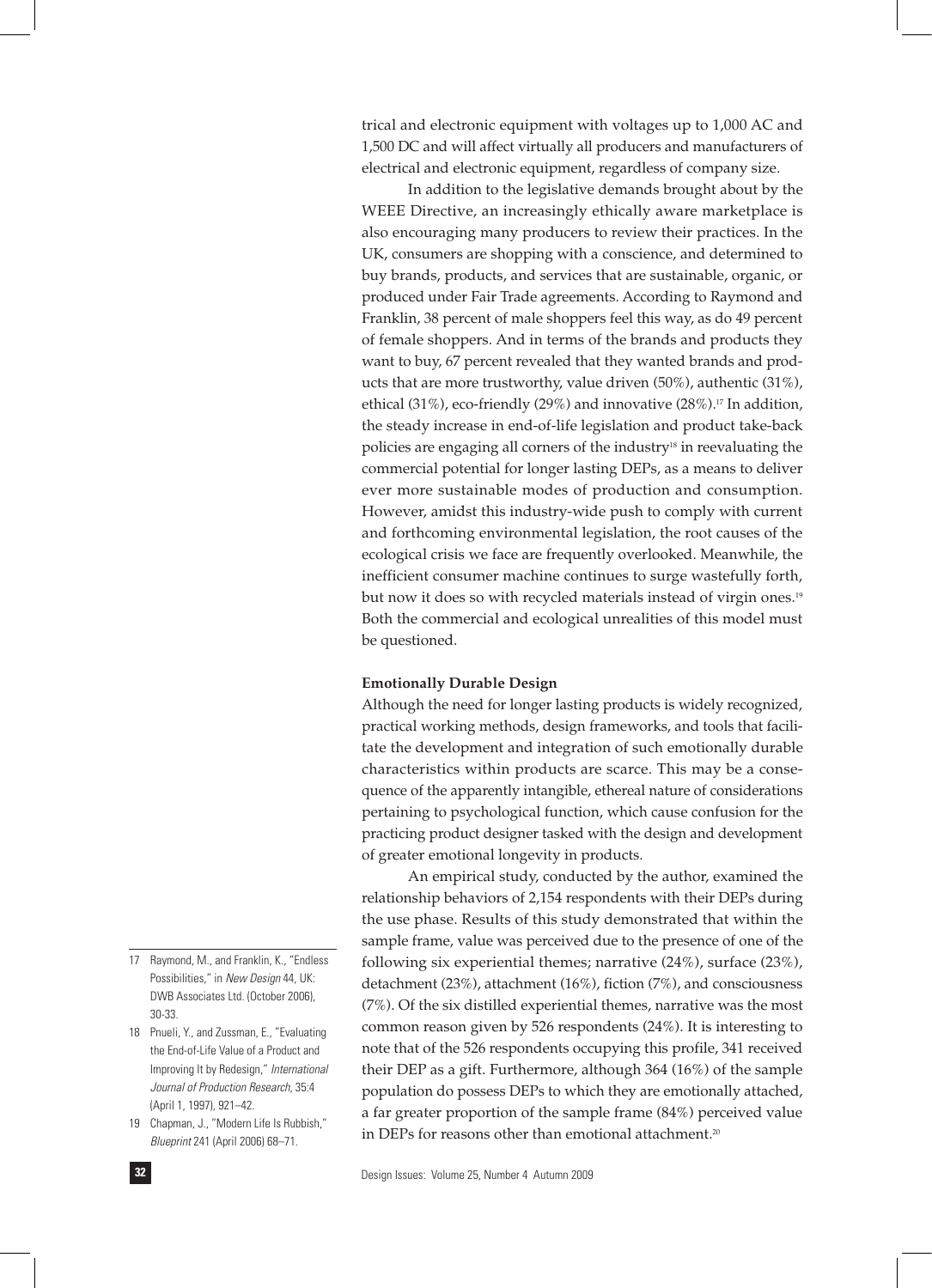From these results, a *six-point experiential framework* was distilled, providing product designers with distinct conceptual pathways through which to initiate engagement with salient issues of emotional durability and design, and presenting a more expansive, holistic understanding of design for durability—in terms of both the paradigm and the language used to articulate it. The six-point experiential framework (and supporting annotations) is as follows:

> Narrative: Users share a unique personal history with the product; this often relates to when, how, and from whom the object was acquired.

Detachment: Users feel no emotional connection to the product, have low expectations, and thus perceive it in a favorable way due to a lack of emotional demand or expectation. (This also suggests that attachment may actually be counterproductive, as it elevates the level of expectation within the user to a point that is often unattainable.)

Surface: The product is physically aging well and developing a tangible character through time and use (and sometimes misuse).

Attachment: Users feel a strong emotional connection to the product, due to the service it provides, the information it contains, and the meaning it conveys.

Users are delighted or even enchanted by the product as they do not yet fully understood or know it, especially with a recently purchased product that is still being explored and discovered.

Consciousness: The product is perceived as autonomous and in possession of its own free will. It is quirky and often temperamental, and interaction is an acquired skill that can be fully acquired only with practice.

The six-point experiential framework presented here generates a grounded theoretical architecture that enables more effective engagement with complex issues of emotional durability and design. By framing specific points of intervention, the six defined pathways facilitate more structured, focused modes of exploration. As a collection of terms, an original territory of inquiry is delineated and defined, while each of the six terms begins to construct an original vocabulary for clearer articulation of the immaterial phenomena that influence product longevity. The six-point experiential framework was presented as evidence at The House of Lords (on February 5, 2008) and examined by the Science and Technology Committee as a part of their "Enquiry into Waste Reduction." The evidence was

<sup>20</sup> Chapman, J., "Emotionally Durable Design: Sustaining Relationships between Users and Domestic Electronic Products," PhD thesis (unpublished), University of Brighton (April 1, 2008), 155.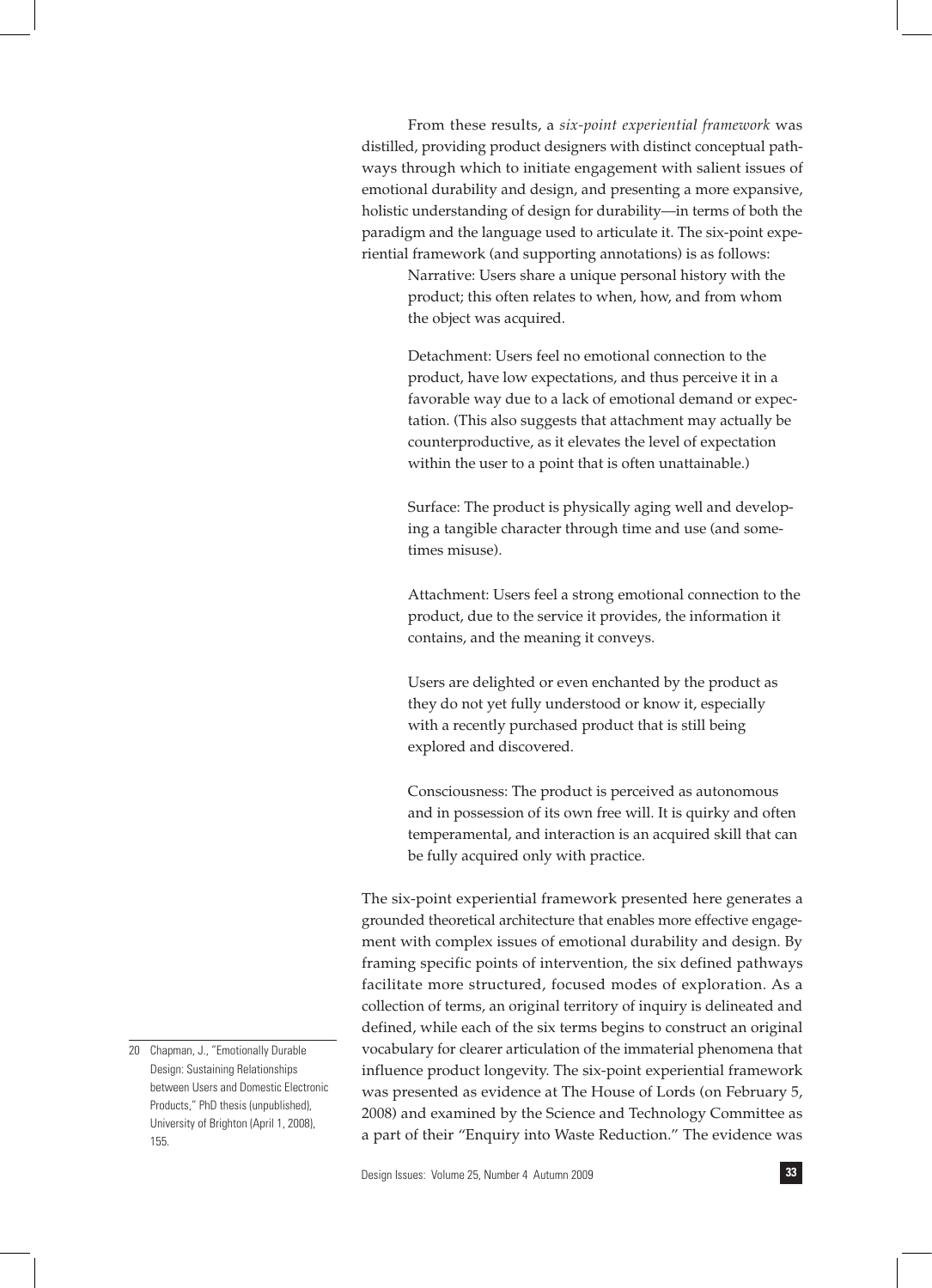presented within the context of providing product designers with distinct conceptual pathways through which to initiate engagement with emotionally durable design and the WEEE Directive, and examining ways in which products and production processes can be made more sustainable and therefore less wasteful.<sup>21</sup>

#### **Desire and Disappointment**

The process of consumption is motivated by complex emotional drivers, and is about far more than just the purchasing of new and shinier things;<sup>22</sup> it is a journey towards the ideal (or desired) self, that, through cyclical loops of desire and disappointment, becomes a seemingly endless process of serial destruction. Material artifacts may thus be described as illustrative of an individual's aspirations and serve to define us existentially. As such, possessions are symbols of what we are, what we have been, and what we are attempting to become, $23$  and also provide an archaic means of possession by enabling the consumer to *incorporate24* the meanings that are signified to them by a given object. Thus, consumers are drawn to objects in possession of that which they subconsciously yearn to become—the material you possess signifies the destiny you chase. In this way, it can be seen that products are not merely functional, but provide important signs and indicators in human relationships.

Consumer motivation, or the awakening of human need, is unstable—it continually evolves and adapts, whilst the DEPs deployed to both mediate and satisfy those desires remain relatively frozen in time, throughout the product's *use-career*. 25 We become familiar with their greatness and as a direct consequence, our expectation of greatness itself subsequently increases; adoration rapidly mutates into a resentment of a past that is now outdated and obsolete. This common phenomenon of an individual evolving and outgrowing a static product yields intensely destructive implications for the sustainability of consumerism. Furthermore, the dynamic nature of this desire requires a similar approach: the development of dynamic and flexible products.26

#### **Conclusions**

It is clear that the *design for durability* paradigm has important implications beyond its conventional interpretation, in which product longevity is considered solely in terms of an object's physical endurance, whether cherished or discarded. Perhaps due to the normalcy of innovation, the made world has adopted an expendable and sacrificial persona, rendering its offspring fleeting, transient, and replaceable orphans of circumstance. In the majority of cases, the durability of DEPs is characterized simply by specifying resilient materials, fixable technologies, and the application of product optimization methodologies that reduce the likelihood of blown circuits, stress fractures, and other physical failures. Is this durable product design, or simply the designing of durable waste? Cynically, waste from

- 21 A full transcript of this session, along with the supporting documentation can be found on: < http://www.publications. parliament.uk/pa/ld200708/ldselect/ ldsctech/999/8020511.htm> and the House of Lords Science and Technology Committee's final report, *Waste Reduction*, can be accessed at: <http:// www.publications.parliament.uk/pa/ ld200708/ldselect/ldsctech/163/163.pdf>
- 22 Chapman, J., *Emotionally Durable Design: Objects, Experiences and Empathy* (London: Earthscan, 2005), 30
- 23 Schultz, S. E., Kleine, R. E. and Kernan, J. B., "These are a Few of My Favourite Things: Toward An Explication of Attachment as a Consumer Behaviour Construct," *Advances in Consumer Research*,16 (1989), 359–66.
- 24 Fromm, E., *To Have or To Be* (London: Abacus, 1979).
- 25 van Hinte, E., *Eternally Yours: Visions on Product Endurance* (Rotterdam: 010 Publishers, 1997), 53.
- 26 van Nes, N., and Cramer, J., "Influencing Product Lifetime Through Product Design," *Business Strategy and the Environment*, 14 (Wiley Interscience, 2005), 286-99.